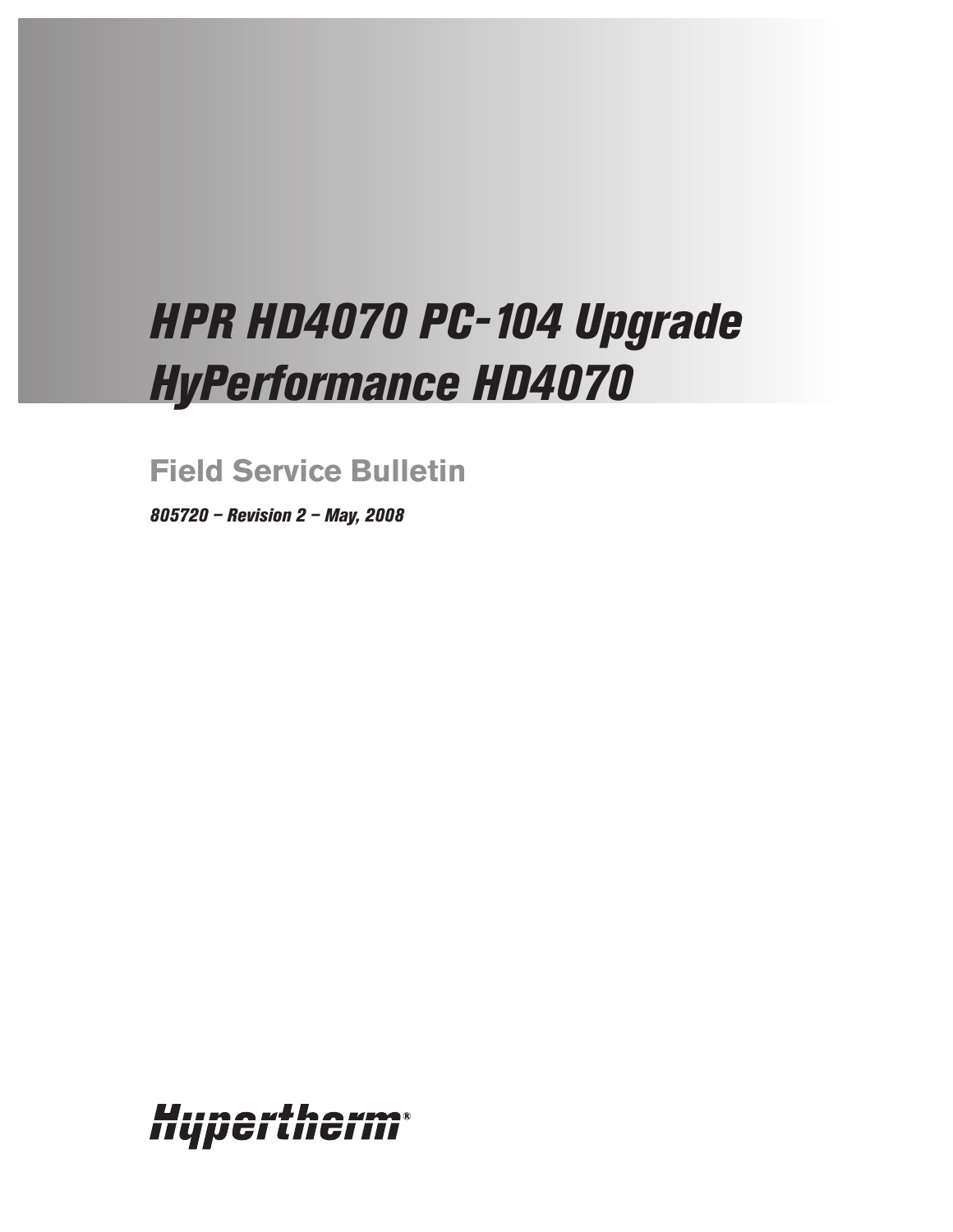

## **Introduction**

#### **Purpose**

This field service bulletin describes the steps necessary to replace the 041920 PC-104 stack with a 141024 PC-104 stack.

### **Kit 229169 contents**

| <b>Part number</b>           | <b>Description</b>                                  | Qty |
|------------------------------|-----------------------------------------------------|-----|
| PC-104 Stack, consisting of: |                                                     |     |
| 041990                       | Board 1: HD4070 CPU                                 |     |
| 141022                       | Board 2: HD4070 IDE Flash with HPR HD4070 Firmware  |     |
| 042359                       | Memory Card: Compact Flash with HPR HD4070 Firmware |     |
| 041622                       | Board 3: HD4070 Dual Serial                         |     |
| 041623                       | Board 4: HD4070 48ChanDigital I/O                   |     |
| 042357                       | IC: NEC uPD71055C Parallel Interface                | 2   |
| 041623                       | Board 5: HD4070 48ChanDigital I/O                   |     |
| 042357                       | IC: NEC uPD71055C Parallel Interface                | 2   |
| 041624                       | Board 6: HD4070 Anlg/Digital                        |     |
| 041687                       | Board 7: PC-104 Test                                |     |
| 229169                       | Cable: PC-104 Upgrade Power                         |     |
| 123469                       | Ribbon Cable: 26/C 20" (B6J1)                       |     |
| 123470                       | Ribbon Cable: 50/C 24" (B5J1)                       |     |
| 123471                       | Ribbon Cable: 50/C 24" (B5J4)                       |     |
| 123472                       | Ribbon Cable: 20/C 21" (B3J1)                       |     |
| 123473                       | Ribbon Cable: 50/C 22" (B4J4)                       |     |
| 123474                       | Ribbon Cable: 50/C 18" (B1J2)                       |     |
| 123475                       | Ribbon Cable: 50/C 31" (B4J1)                       |     |
| 123490                       | Ribbon Cable: 34/C (B1J3 Floppy)                    |     |
| 123491                       | Ribbon Cable: 40/C 25" (B1J4-B2J2 IDE)              |     |
| 108114                       | Hardware: M3x15 M/F Standoffs                       | 32  |
| 805720                       | FSB:HD4070 PC-104 Replacement Kit                   |     |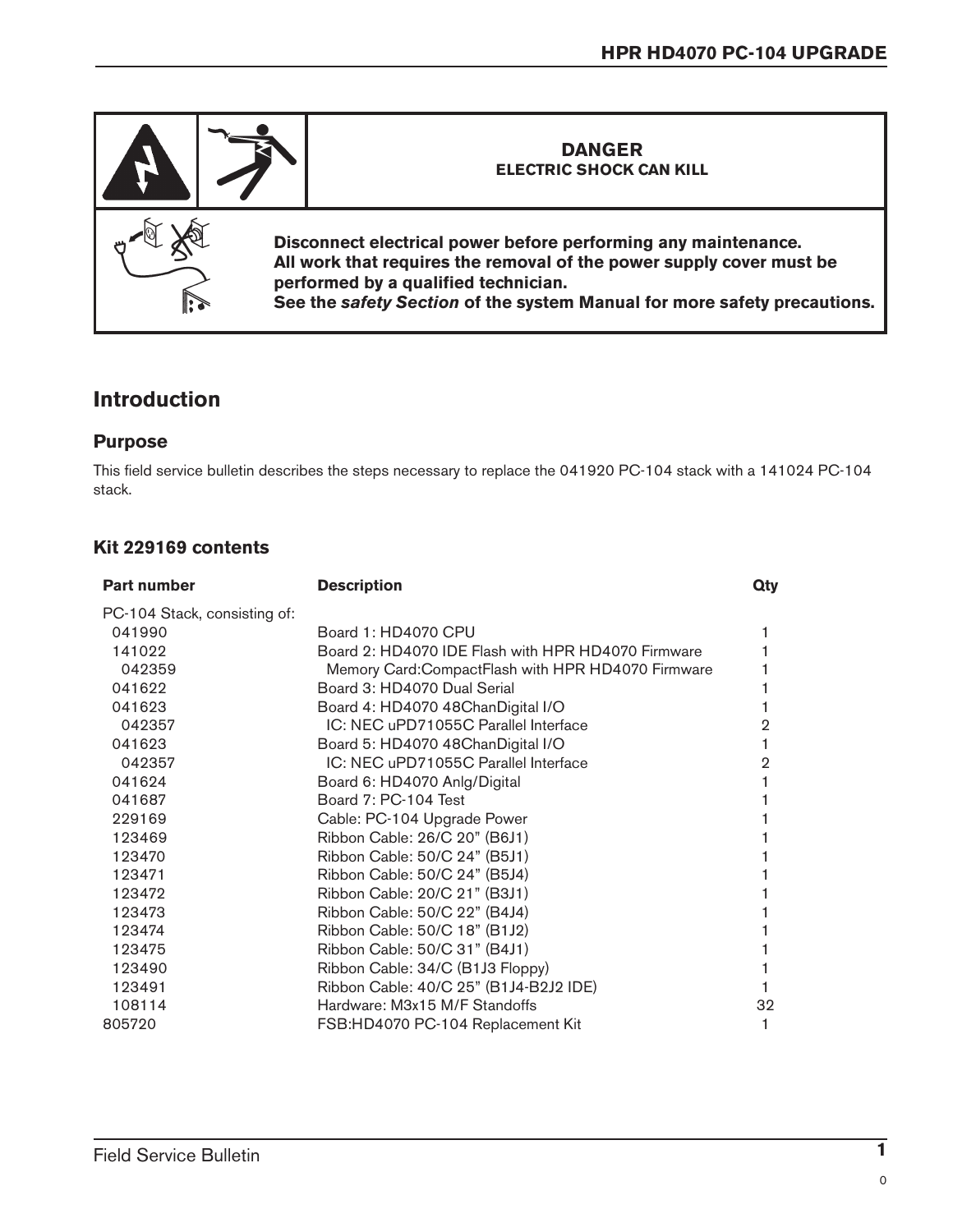

## **Remove the old PC-104 stack and cables (041920)**

Note: the existing ribbon cables should be removed with the old PC-104 stack. The new PC-104 stack has new cables attached to it when shipped.

- 1. Turn OFF main power.
- 2. Remove the cables that lead to the PC-104 stack from the breakout board and the floppy drive in the following order (see figure 1). The power source cable is removed at the PC-104 stack (B1, J25). The connector on the end of the power cable is designated as P50.
	- a. J5 on the Breakout Board (Analog/Digital I/O ribbon cable to B6, J1)
	- b. J6 on the breakout board (Digital I/O ribbon cable to B5, J1)
	- c. J8 on the breakout board (Digital I/O ribbon cable to B5, J4)
	- d. J15 on the breakout board (Digital I/O ribbon cable to B4, J1)
	- e. J11 on the breakout board (Digital I/O ribbon cable to B4, J4)
	- f. J10 on the breakout board (Serial ribbon cable to B3, J1)
	- g. J13 on the breakout board (I/O ribbon cable to B1, J9)
	- h. J1 on the Floppy Drive (I/O ribbon cable to B1, J5)
	- i. B1, J25 (PC-104 power cable to the DC Power Supply). The connector on the end of the power cable is designated as P50.

The following items are for reference. No actions are required:

- j. B6, J3 (No cable connection)
- k. B2, J2 (IDE ribbon cable to B1, J6)
- l. B1, J4 (IDE ribbon cable to B2, J2)
- 3. Remove the four (4) screws that secure B1 to the Control Box. Keep the screws for installing the replacement PC-104 stack (141024).
- 4. Remove the old PC-104 stack (041920) and cables. Remove the compact flash card from the old PC-104 stack, carefully package it, and ship it back to Hypertherm for a return credit.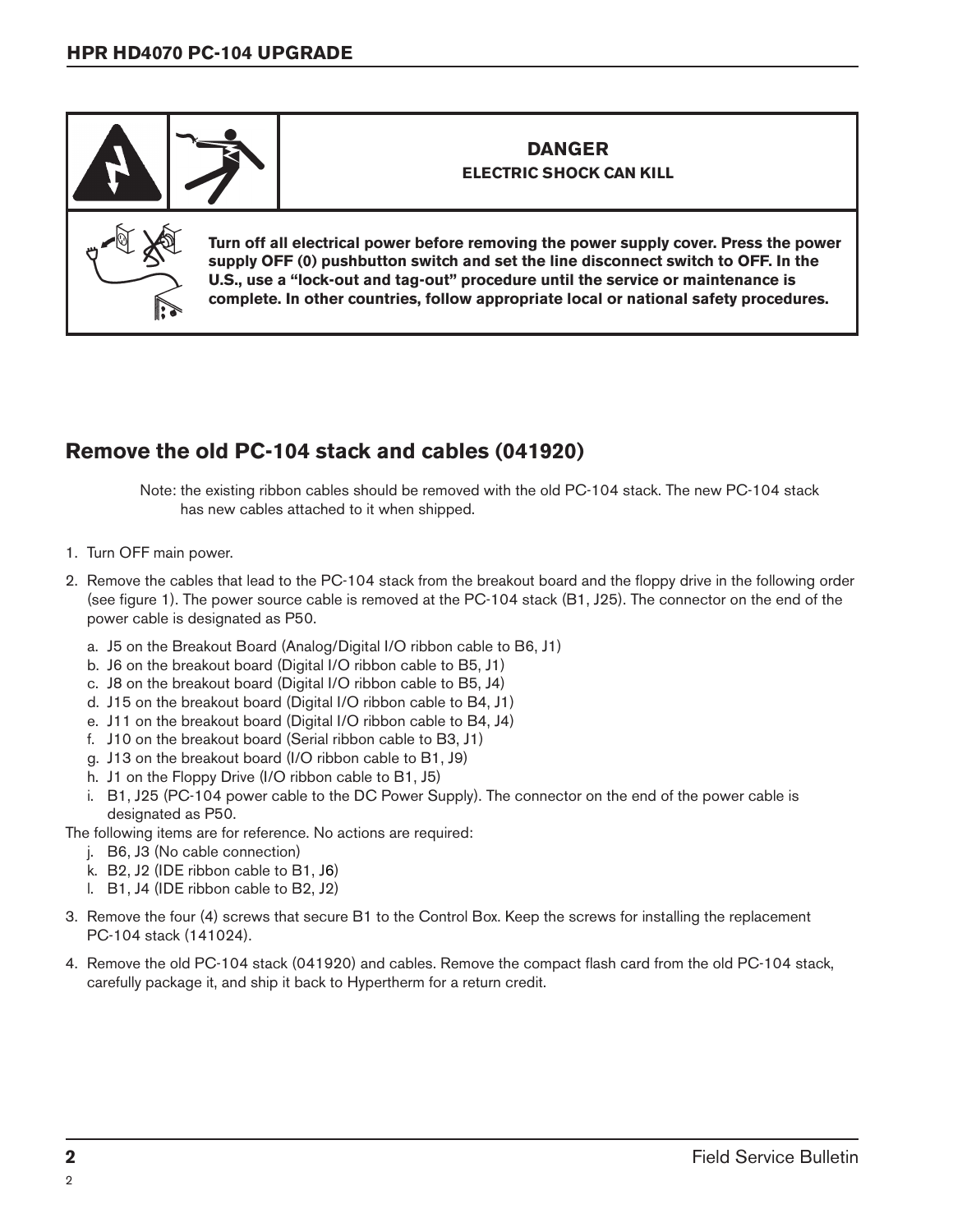

**Figure 1 – Breakout board**



**Figure 1.1 – Floppy disk drive**



**Figure 1.2 – Power cable**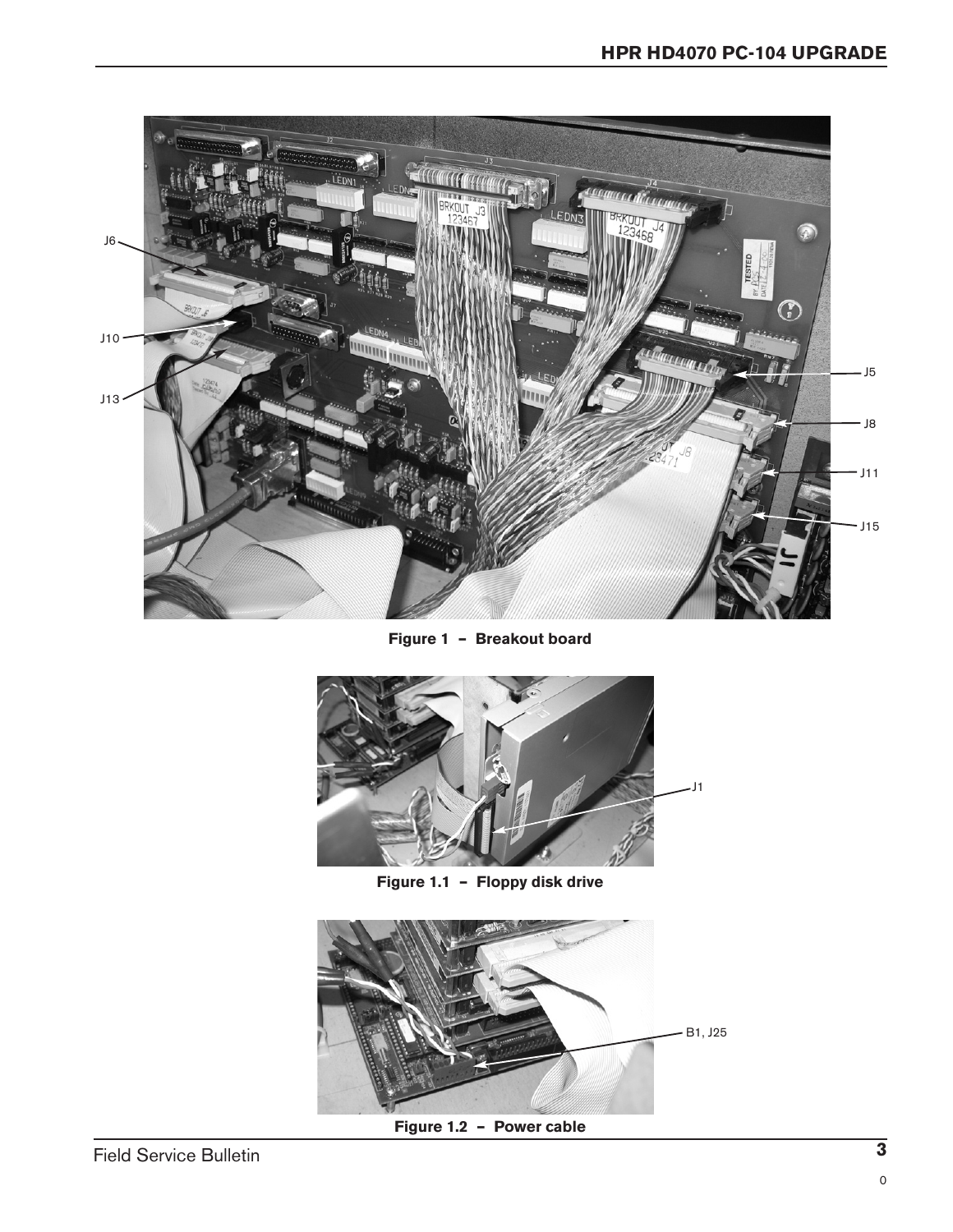## **Install the new PC-104 stack and cable (141024)**

1. Place the new PC-104 stack (141024) into the Control Box, and orient it so that the CPU heatsink on B1 is on the same side as the DC Power Supplies (See figure 2).



**Figure 2**

- 2. Reinstall the four (4) screws on B1 that were removed earlier.
- 3. Place the PC-104 Power Cable (229169) so that the PCB is near the access hole next to the DC Power Supply (041626). Clean the area where the cable tie will be installed, remove the adhesive backing from the cable tie base under the PCB, and secure the PCB to the bottom of the Control Box (see Figure 3).



4. Connect the P50 cable end to J1 on the power cable PCB.

Note: PC-104 power cable connections:

P50A cable end is connected to B1, J13 on the PC-104 stack.

P50B cable end is connected to J2 on the power cable PCB.

P50 cable end from the power source connects to J1 on the power cable PCB.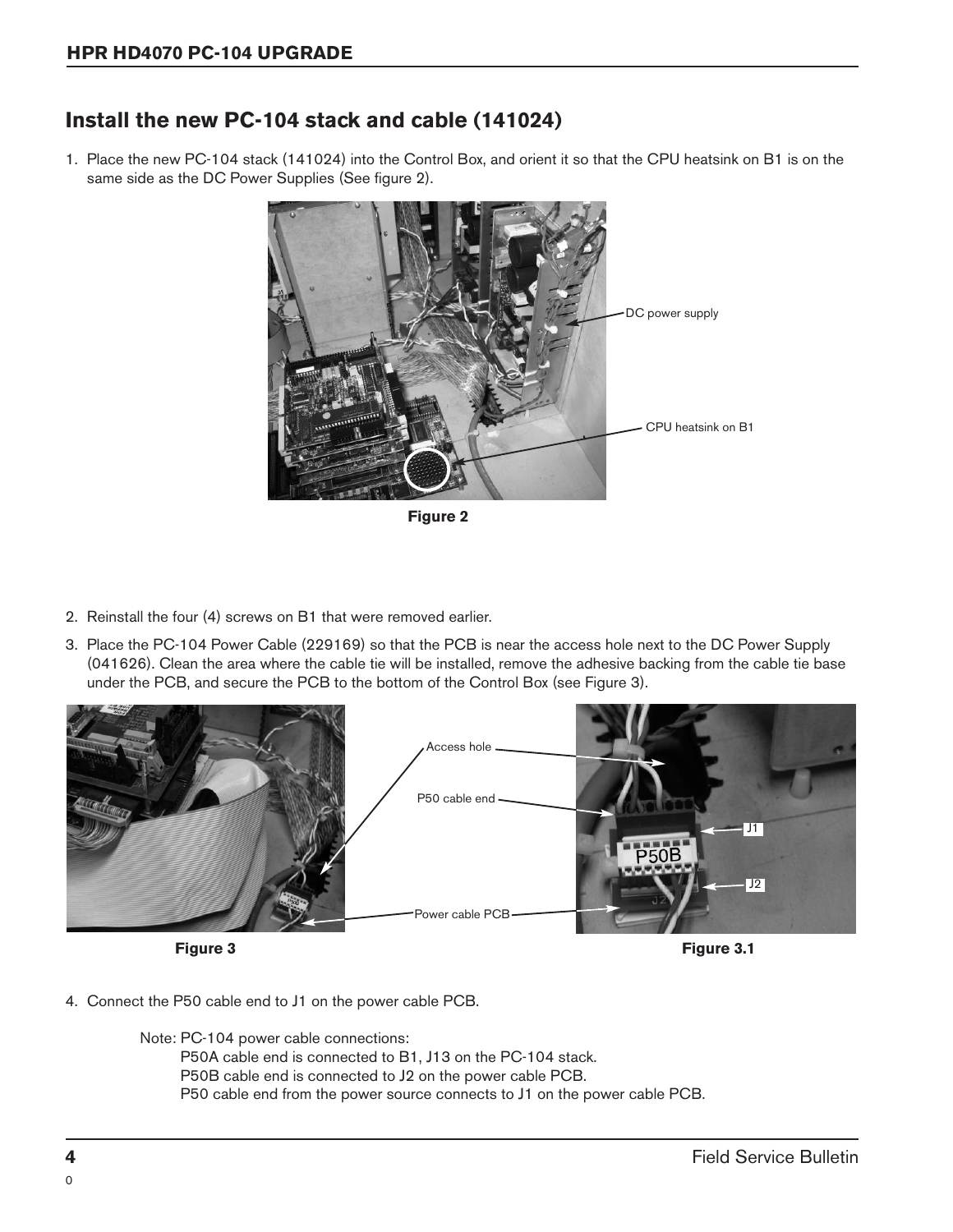4. Reinstall the PC-104 ribbon cable connectors to the breakout board and the floppy drive in the following order (see Figure 1 and Figure 4\*).

Items with an asterisk (\*) are for reference only:

- a. J5 on the Breakout Board (Analog/Digital I/O ribbon cable to B6, J1)
- b. J6 on the breakout board (Digital I/O ribbon cable to B5, J1)
- c. J8 on the breakout board (Digital I/O ribbon cable to B5, J4)
- d. J15 on the breakout board (Digital I/O ribbon cable to B4, J1)
- e. J11 on the breakout board (Digital I/O ribbon cable to B4, J4)
- f. J10 on the breakout board (Serial ribbon cable to B3, J1)
- g. J13 on the breakout board (I/O ribbon cable to B1, J9)
- h. J1 on the Floppy Drive (I/O ribbon cable to B1, J5)

The following items are for reference. No actions are required:

- i. B6, J3 (No cable connection)
- j. B2, J2 (IDE ribbon cable to B1, J6). Comes installed from the factory.
- k. B1, J4 (IDE ribbon cable to B2, J2). Comes installed from the factory.